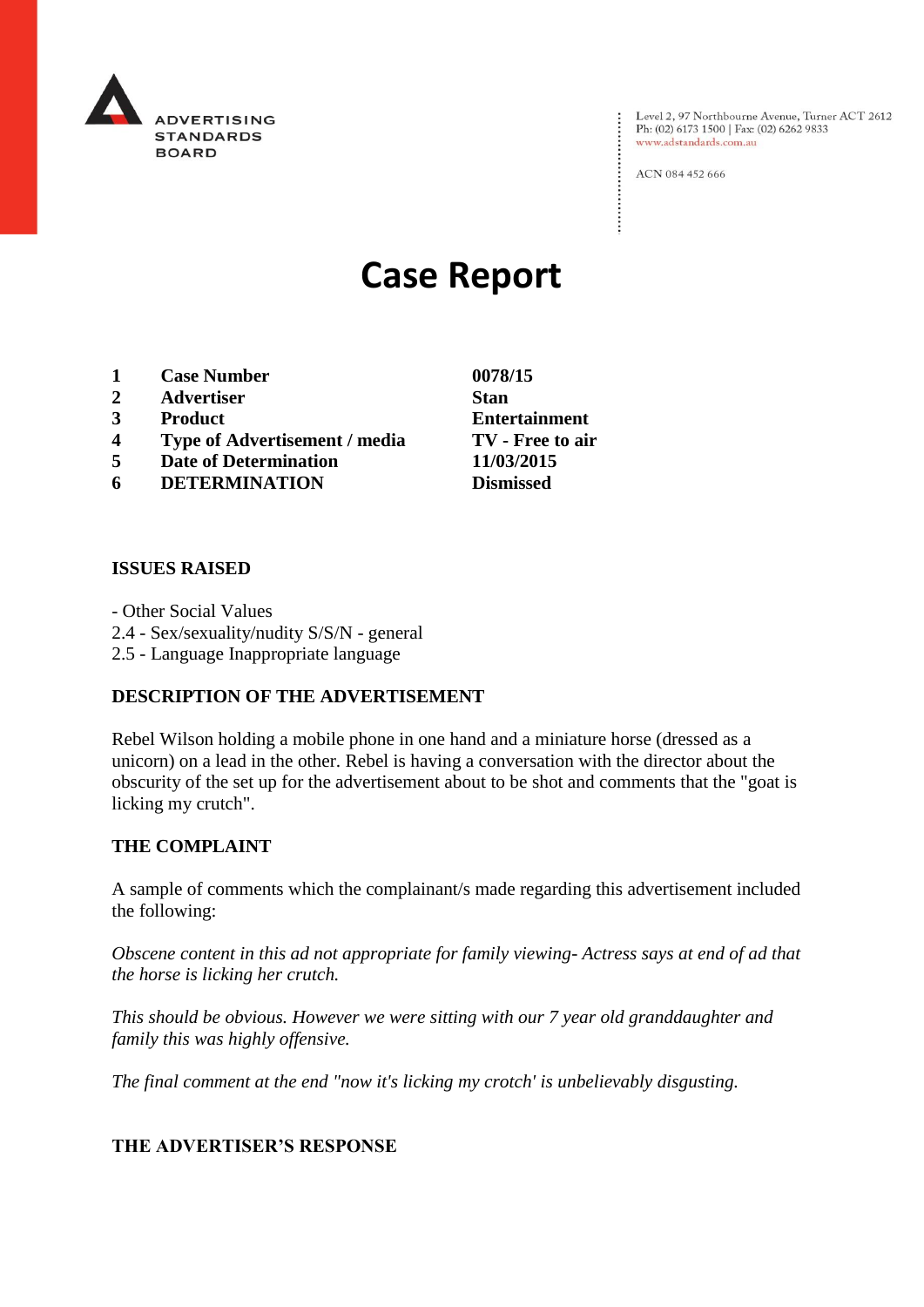Comments which the advertiser made in response to the complainant/s regarding this advertisement include the following:

*We refer to your letter enclosing complaints made to the Bureau in relation to the advertisement identified in this response ("Advertisement").*

*In our view, the Advertisement complies in all relevant respects with the AANA Code of Ethics ("Code"), and is in step with Prevailing Community Standards, including as detailed in the AANA's Practice Note to the Code.* 

*The Advertisement is part of a Stan marketing campaign featuring Rebel Wilson, an Australian actor enjoying considerable success in Australia and internationally, through her roles in Bridesmaids, Bachelorette and Pitch Perfect, among other feature films and television programs.* 

*The Advertisement, and the campaign as a whole, adopts a playful and humorous tone, employing Rebel's considerable comic talents to introduce the Stan brand to Australian audiences.* 

*The Advertisement has been given a PG rating by CAD and is being scheduled in timeslots appropriate to its classification.* 

*Without limiting our response to the specific issues raised in the complaints, we address in turn below each of the elements of Section 2 of the Code.* 

*Section 2.1: Discrimination or vilification*

*The Advertisement does not discriminate against or vilify a person or section of the community on account of race, ethnicity, nationality, gender, age, sexual preference, religion, disability, mental illness or political belief.*

*Section 2.2: Exploitative and degrading*

*The Advertisement does not attempt to employ sexual appeal in any manner, let alone "in a manner which is exploitative and degrading of any individual or group of people".* 

*The complaints refer to Rebel's line about the unicorn "licking my crotch." "Crotch" is commonly used as both a clothing/tailoring reference and an anatomical description, and in our view carries no sexual connotations in the context of the Advertisement. To the extent that a simple reference to that region of the body can be said by definition to carry sexual connotations, the word "crotch" must be an example of the very mildest form of innuendo.* 

*Section 2.3: Violence*

*The Advertisement does not present or portray violence.* 

*Section 2.4: Sex, sexuality and nudity*

*For the reasons set out above (Section 2.2), the Advertisement could only be said to include*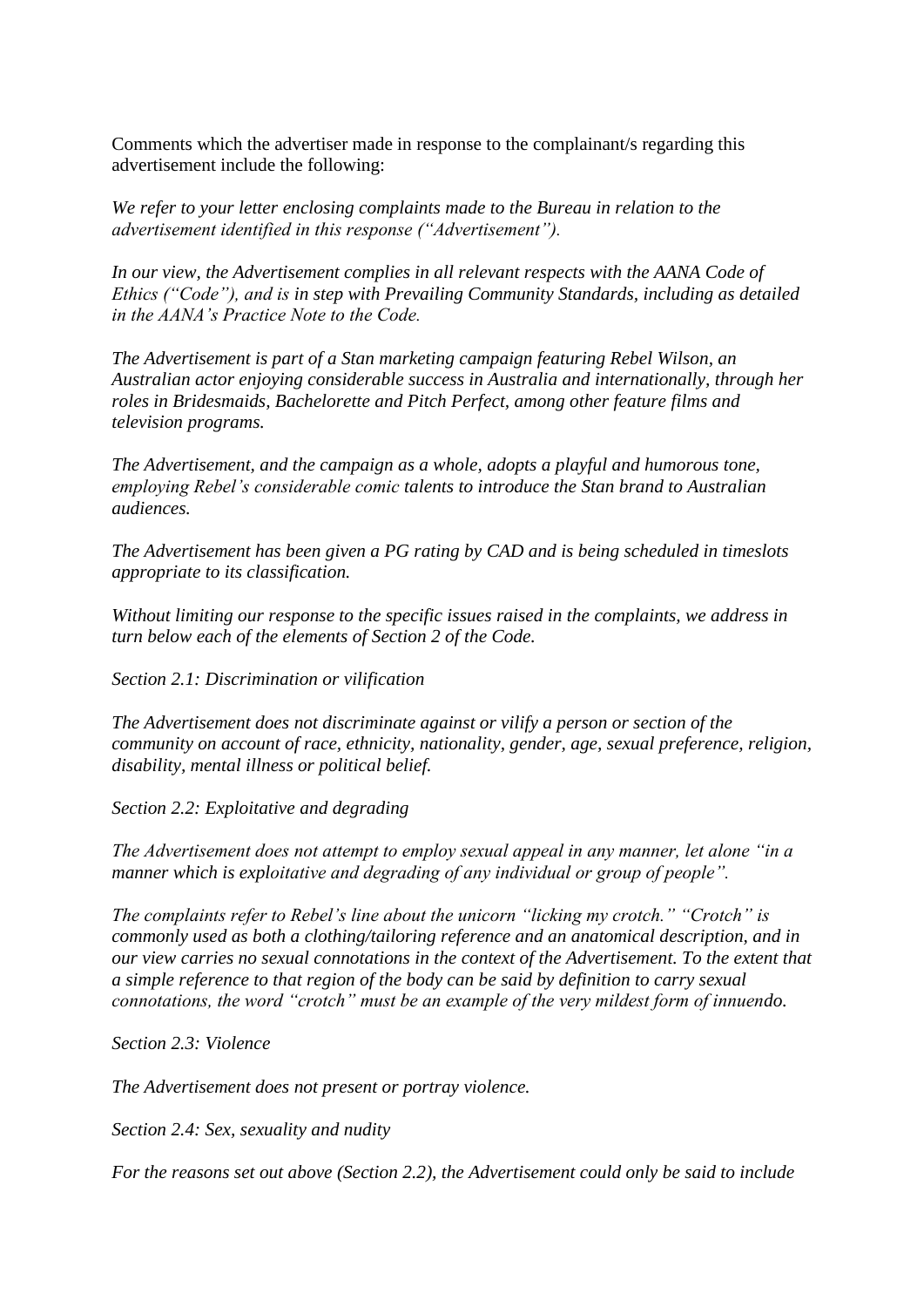*any sexual references to the extent that the general descriptor "crotch" carries, by necessity, any sexual connotation.*

*As noted above, in our view the word does not carry any such connotation in this context.* 

*The creative intention of this moment in the Advertisement is to convey Rebel's awkwardness in performing alongside the pony/"unicorn", an aim which supports the overall campaign proposition that the Stan deal is straightforward and requires no tricks or gimmicks to sell itself.* 

*Another, broader creative aim is to leverage Rebel's uncensored, tell-it-like-it-is personality to reflect Stan's brand values of honesty and simplicity.* 

*Rebel's unembarrassed, uninflected use of the word "crotch" aims, on a literal level, to present a light-hearted, off-the-cuff moment consistent with the style and tone of the campaign and, on a thematic level, to capture the idea that Stan as a brand a is direct proposition with nothing to hide. Neither aim involves nor requires any sexual undertones.* 

## *Section 2.5: Language*

*As noted above, the Advertisement has been classified by CAD and is being scheduled in timeslots appropriate to its classification.* 

*For the reasons set out above, the language, relevantly the word "crotch," is appropriate in the circumstances of the style and tone of the Advertisement and its creative and marketing aims. The word is in everyday use both in an anatomical sense and as a tailoring or clothing reference, e.g. "the crotch of the pants." It could in no way be considered "strong or obscene."*

*The Board's determination summary on "Language in Advertising" notes that "words which are innocuous and in widespread and common use in the Australian vernacular" are generally acceptable, particularly where used with gentle humour and not in an aggressive or demeaning manner.* 

*The word "crotch" is in widespread community use with the meanings described above and without any necessary sexual overtones. The word is used in the Advertisement in a humorous, non-demeaning manner for creative and marketing effect.*

## *Section 2.6: Health and safety*

*Given the above, the Advertisement cannot in any way be said to depict material contrary to Prevailing Community Standards on health and safety, including as detailed in the Board's determination summary on "Health and Safety in Advertising."*

*The animal is not dangerous or depicted as dangerous; the choreography of the scene and the interaction between the animal and the performers are gentle, safe and healthy.* 

## *Conclusion*

*For the reasons set out above, in our view the Advertisement complies in all relevant respects*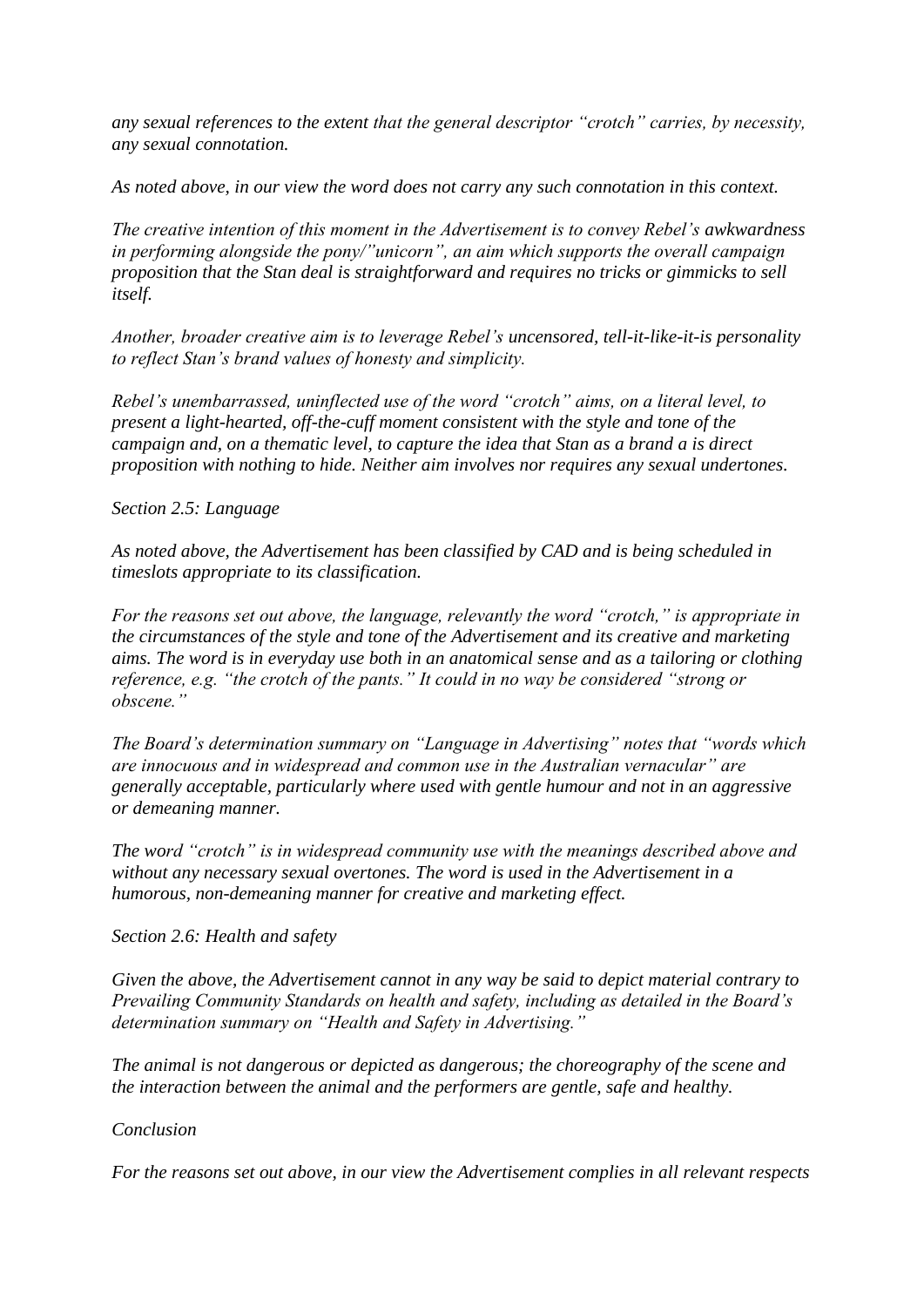*with the Code.*

### **THE DETERMINATION**

The Advertising Standards Board ("Board") considered whether this advertisement breaches Section 2 of the Advertiser Code of Ethics (the "Code").

The Board noted the complainants' concern that the advertisement features an inappropriate sexual reference regarding a goat licking a woman's crutch.

The Board viewed the advertisement and noted the advertiser's response.

The Board considered whether the advertisement was in breach of Section 2.4 of the Code. Section 2.4 of the Code states: "Advertising or Marketing Communications shall treat sex, sexuality and nudity with sensitivity to the relevant audience".

The Board noted that this television advertisement features Rebel Wilson complaining about working with a pony dressed as a unicorn and then commenting that it is licking her crutch.

The Board noted that the advertisement had been rated 'PG' by CAD.

The Board noted that when Rebel makes the comment about the pony licking her crutch the screen is covered in text and we do not actually see what she is describing. The Board noted the advertiser's response that 'crutch' is a tailoring reference but considered that most members of the community would interpret 'crutch' as referring to a woman's pubic area. Notwithstanding this reference to a woman's pubic area the Board noted that Rebel is seen wearing a long dress and considered that the comment the pony is licking Rebel's crutch is suggestive of the animal behaving in an inappropriate manner which is naughty rather than sexual. The Board noted that we do not see the scenario described and considered that overall the suggestion is not sexual and does treat the issue of sex, sexuality and nudity with sensitivity to the relevant audience.

The Board determined that the advertisement did not breach Section 2.4 of the Code.

The Board then considered whether the advertisement was in breach of Section 2.5 of the Code. Section 2.5 of the Code states: "Advertising or Marketing Communications shall only use language which is appropriate in the circumstances (including appropriate for the relevant audience and medium). Strong or obscene language shall be avoided".

The Board noted the complainants' concerns over the use of the word 'crutch'. The Board considered that 'crutch' when used in a factual/descriptive manner is not a word which most members of the community would find strong or obscene. The Board considered that the use